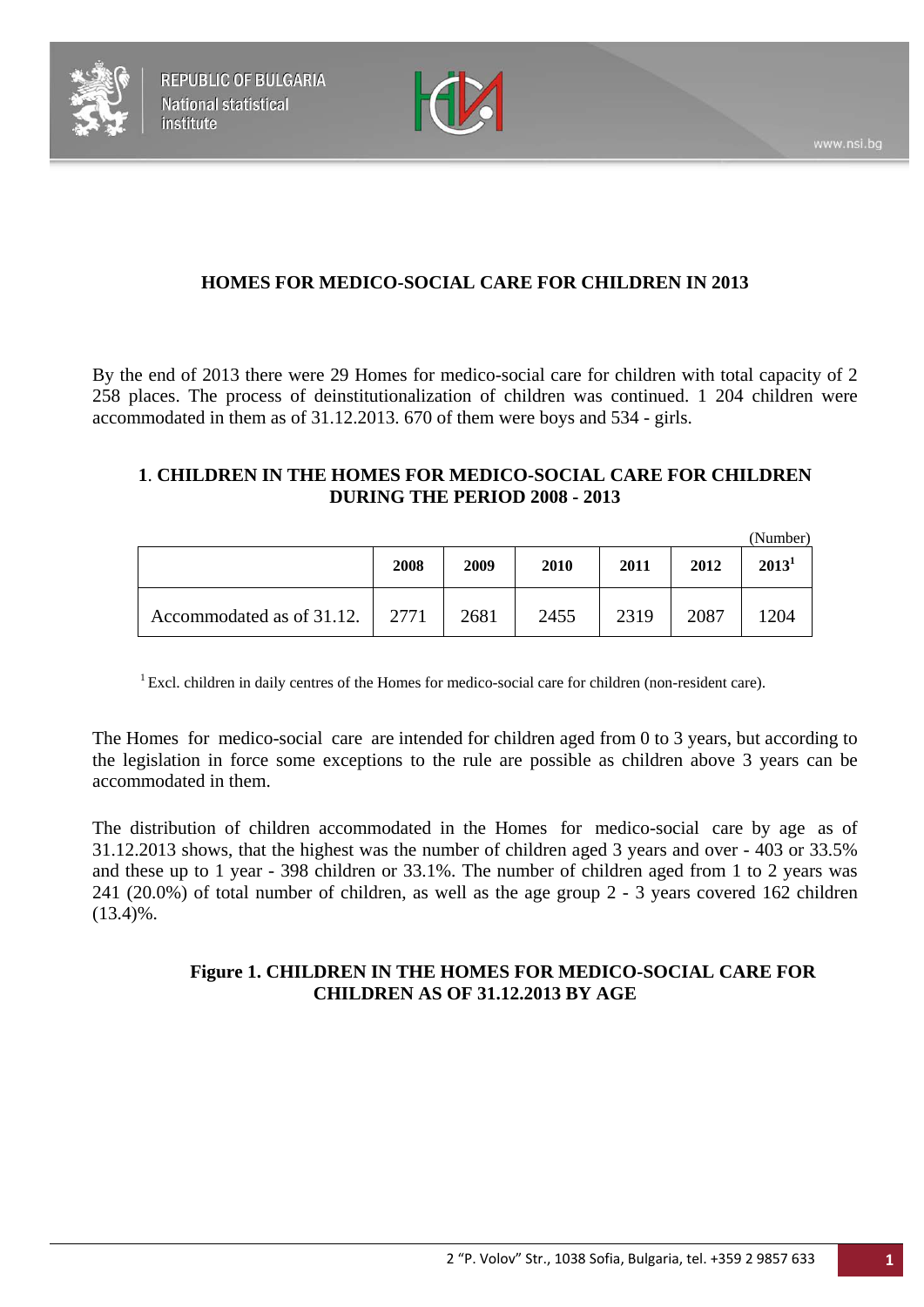



1 190 children were entered in the Homes for medico-social care for children in 2013. 82.6% of them were up to 1 year, 8.2% - belong to age group from 1 to 2 years, 4.1% - from 2 to 3 years and 5.1% - 3 and over.

(Table 2).

| Entrants during the year | <b>Number</b> | <b>Structure</b> % |
|--------------------------|---------------|--------------------|
| <b>Total</b>             | 1190          | 100.0              |
| Up to 1 year             | 983           | 82.6               |
| From 1 to 2 years        | 98            | 8.2                |
| From 2 to 3 years        | 49            |                    |
| From 3 years and over    |               |                    |

#### **2. CHILDREN NEW ENTRANTS IN THE HOMES FOR MEDICO-SOCIAL CARE FOR CHILDREN IN 2013 BY AGE**

Practically, all accommodated children had at least one parent, and by the end of 2013, 1 163 children, or 96.6% of the accommodated children had one or two parents. Complete orphans and foundlings were 41 children only, which represents 3.4% of the total number of accommodated children at the end of the year.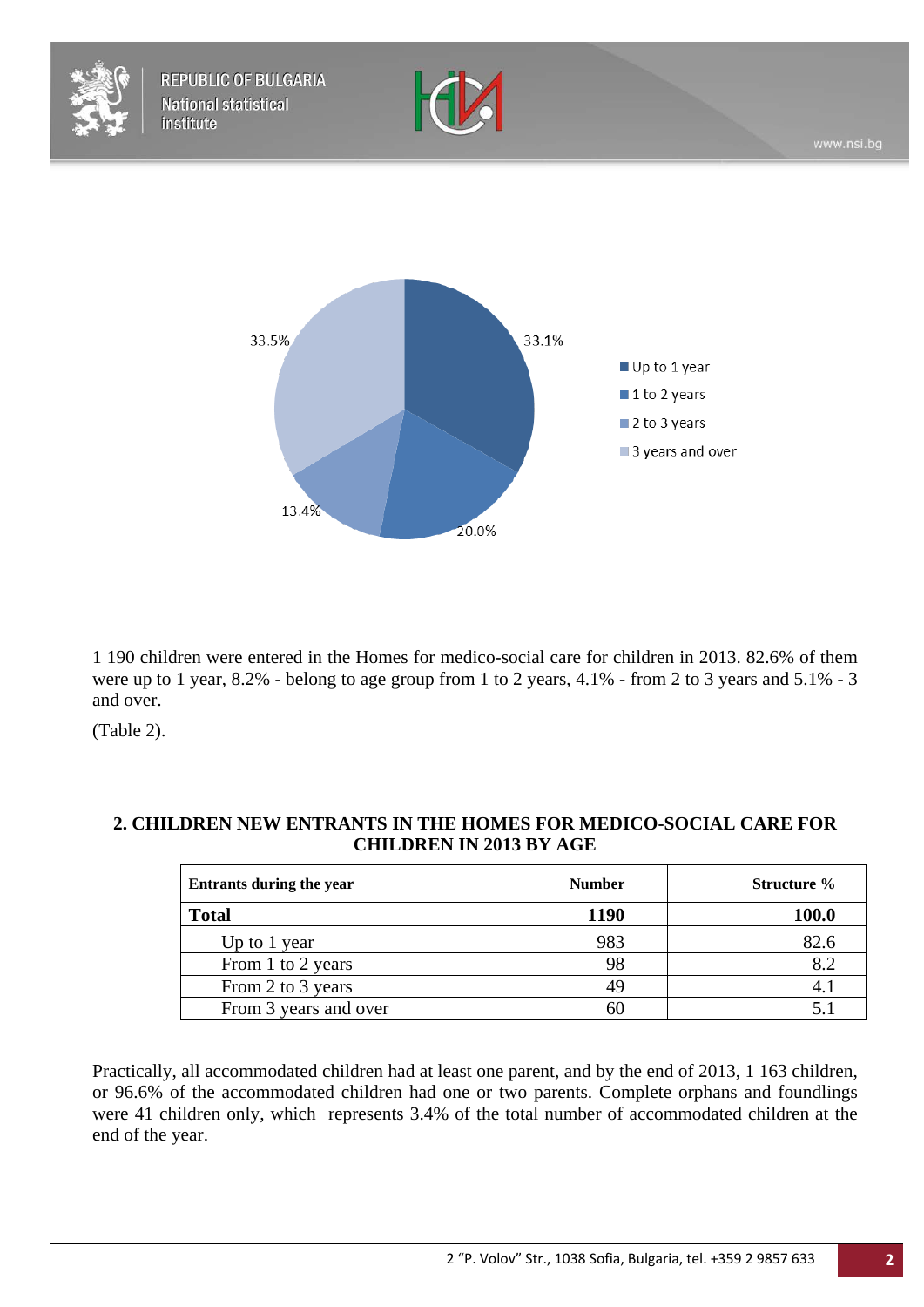

#### **3. CHILDREN IN THE HOMES FOR MEDICO-SOCIAL CARE FOR CHILDREN AT THE END OF 2013**

|                                         |              |             | (Number)       |
|-----------------------------------------|--------------|-------------|----------------|
|                                         | <b>Total</b> | <b>Boys</b> | <b>Girls</b>   |
| <b>Total</b>                            | 1204         | 670         | 534            |
| Complete orphans – two parents deceased | 6            | 4           | $\overline{2}$ |
| Foundlings                              | 35           | 18          | 17             |
| With parents                            | 1163         | 648         | 515            |
| of which:                               |              |             |                |
| Children with one parent                | 716          | 367         | 349            |
| Children with two parents               | 447          | 281         | 166            |

As a result of the measures undertaken for deinstitutionalization of children in 2013, the decrease of the coefficient of institutionalization of children was significant. The coefficient was expressed by ratio of the number of children accommodated in the Homes for medico-social care for children per 1 000 of children of the age group from 0 to 3 completed years of the total population. That coefficient was 4.5 per 1 000 as of 31.12.2013.

## **Figure 2. CHILDREN IN THE HOMES FOR MEDICO-SOCIAL CARE FOR CHILDREN PER 1 000 OF TOTAL POPULATION AGED UP TO 3 COMPLETED YEARS**



\* Preliminary data on population were used for 2013 coefficient calculation.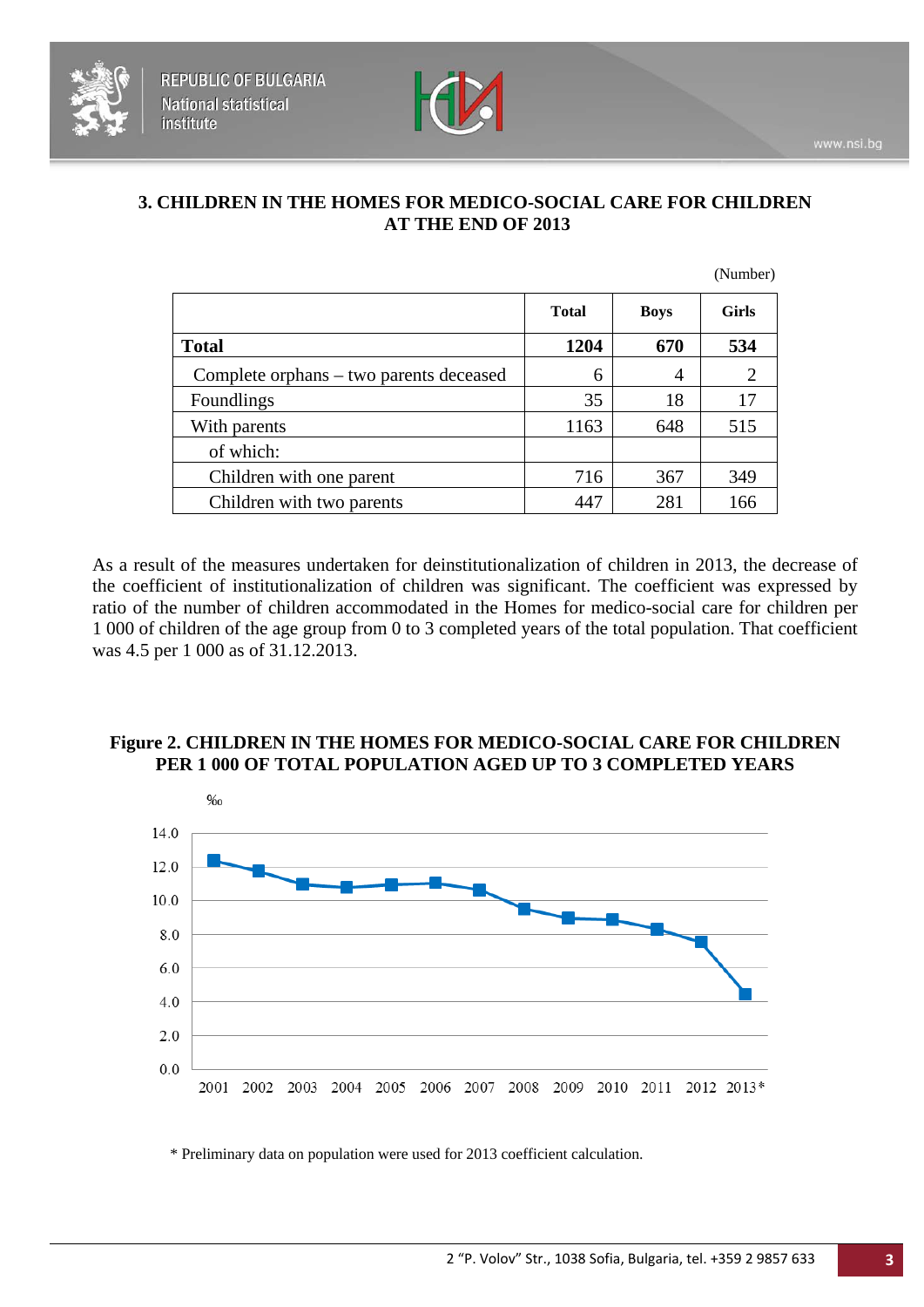

The medical care and the attendance of children accommodated in Homes for medico-social care for children in 2013 were provided by personnel of 2 183 persons, working on a basic labour contract, 116 of which were physicians, 947 were medical specialists on health cares, and 1 120 - other nonmedical personnel (table 4).

#### **4. PERSONNEL IN HOMES FOR MEDICO-SOCIAL CARE FOR CHILDREN BY CATEGORIES AT THE END OF 2013**

| <b>Personnel</b>                    | <b>Number</b> |
|-------------------------------------|---------------|
| <b>Total</b>                        | 2183          |
| Physicians                          | 116           |
| of which: Pediatricians             | 97            |
| Medical specialists on Health cares | 947           |
| of which:                           |               |
| <b>Nurses</b>                       | 852           |
| Physiotherapists                    | 55            |
| Other non-medical personnel         |               |